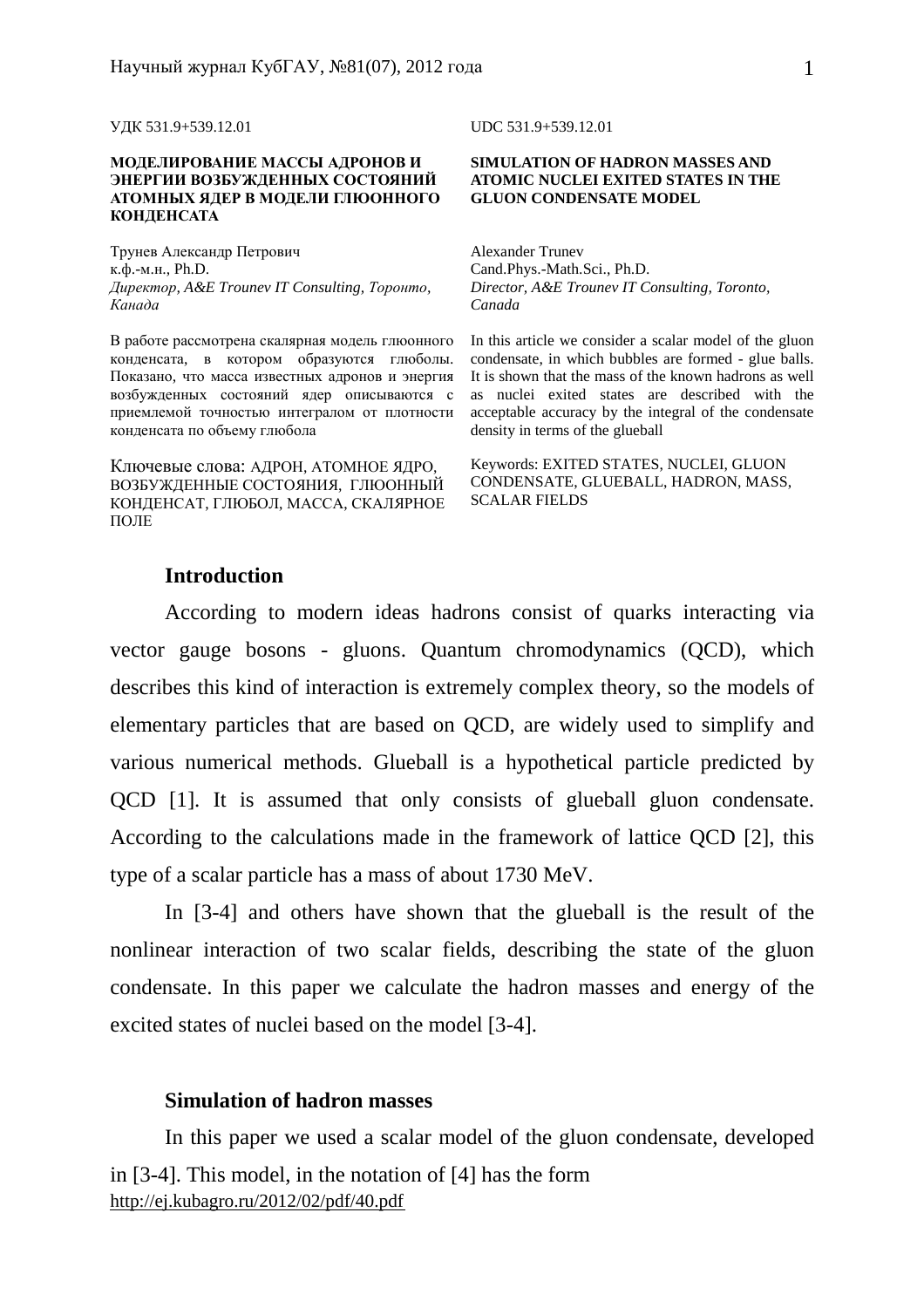$$
\partial_{m} \partial^{m} f = -f[c^{2} + I_{1}(f^{2} - f_{\infty}^{2})]
$$
  
\n
$$
\partial_{m} \partial^{m} c = -c[f^{2} + I_{2}(c^{2} - c_{\infty}^{2})]
$$
\n(1)

Here *f*, *c* describe the distribution of the scalar field condensate;  $l_1$ ,  $l_2$ . model parameters;  $f_{\infty}, c_{\infty}$  - the eigenvalues of the problem. In the case of spherical symmetry the system (1) is reduced to

$$
xf'' + 2f' = axf[c^{2} + I_{1}(f^{2} - f_{\infty}^{2})]
$$
  

$$
xc'' + 2c' = axc[f^{2} + I_{2}(c^{2} - c_{\infty}^{2})]
$$
 (2)

Here we introduced the dimensionless variable  $x = ra^{-1/2}$ . The boundary conditions for the system (2) are:

$$
f(0) = 1, \quad f'(0) = 0,
$$
  
\n
$$
c(0) = c_0, \quad c'(0) = 0.
$$
\n(3)

The system (2) with boundary conditions (3) was solved using Wolfram Mathematica 8 [5] with the values of [4]:

$$
a = 1
$$
;  $I_1 = 0.1$ ;  $I_2 = 1$ ;  $f_\infty = 1.6171579$ ;  $c_\infty = 1.49273856$ .

The results of calculations of functions *f*, *c* are shown in Figure 1. As can be seen from the data shown in Fig. 1 glueball is spherical formation with density dependent on coordinates. In theory [3-4], the density of condensate describes the effective Lagrangian

$$
G = -L_{\text{eff}} = \left\langle H_i^A H^{Ai} \right\rangle - \left\langle E_i^A E^{Ai} \right\rangle \tag{4}
$$

Here  $E_i^A, H_i^A$  $E_i^A$ ,  $H_i^A$  - chromoelectric and chromomagnetic field accordingly.

<http://ej.kubagro.ru/2012/02/pdf/40.pdf>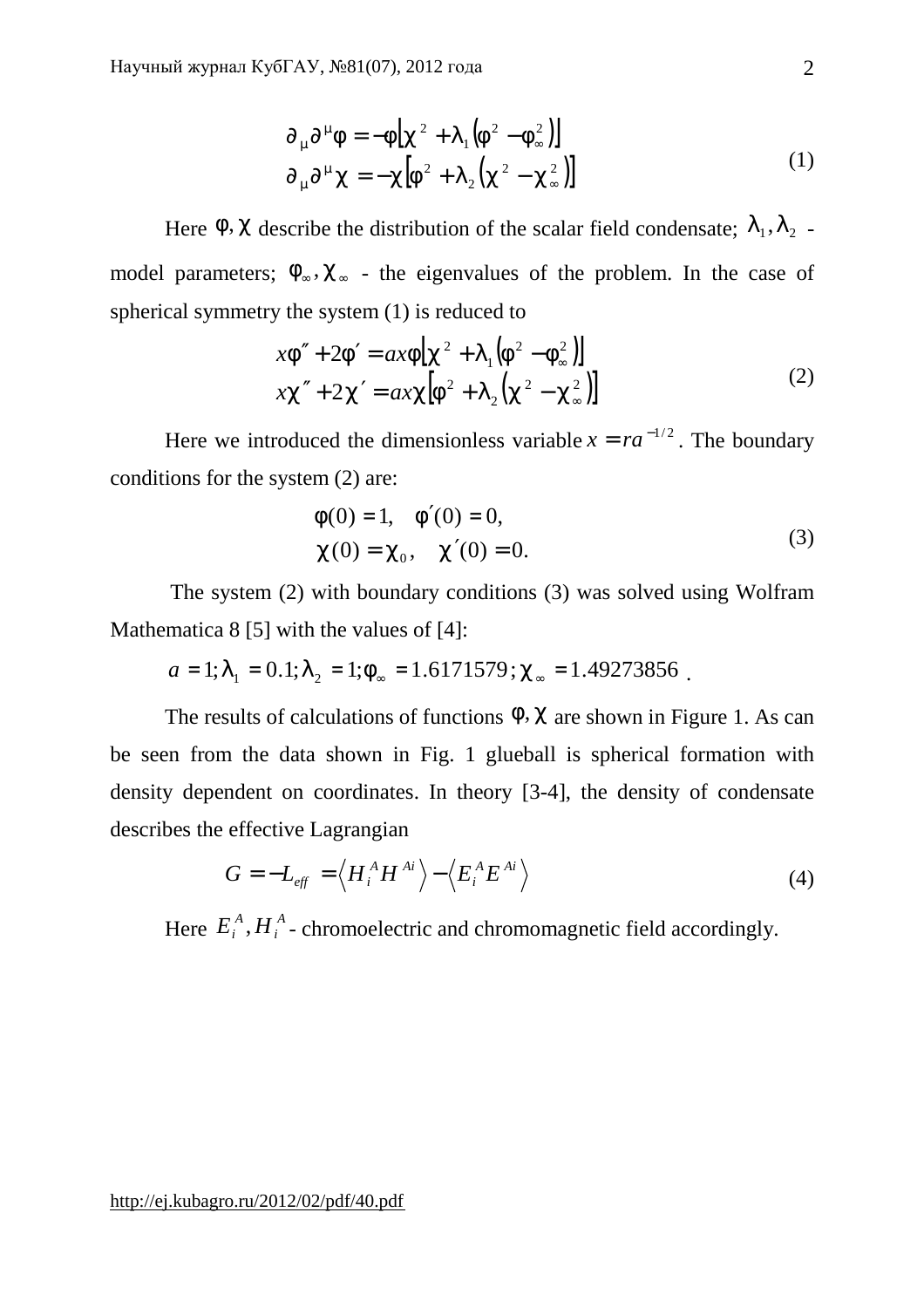

Figure 1: Glueball parameters, calculated according to [4].

Expression of the condensate density as a function of the distribution of the scalar fields is given by [4]

$$
G = -\frac{1}{2} (f'^2 + c'^2) + \frac{I_1}{4} (f^2 - f_\infty^2)^2 + \frac{I_2}{4} (c^2 - c_\infty^2)^2 - \frac{I_2}{4} c_\infty^4 - \frac{1}{2} f^2 c^2
$$
 (5)

In the particular case of the subgroup SU (2) the expression (5) reduces to

$$
G_{SU(2)} = -\frac{1}{2}f'^2 + \frac{I_1}{4}(f^2 - f_\infty^2)^2
$$
 (6)

Expressions  $(5)$  -  $(6)$  together with the solutions of the problem  $(2)$  -  $(3)$ were used to simulate the mass of hadrons - Fig. 2-3. Suppose that hadrons consist of a central core - glueball surrounded coat of quark-gluon fields. For each hadron glueball has a certain radius, and the mass of the glueball is determined by the integral of a linear combination of the functions (5) and (6). In addition, the glueball mass contributes surface tension caused by the finite size of the glueball. Thus, the mass is determined according to the glueball

$$
m = 4pa^{3/2} \int_{0}^{x_0} \left(G + bG_{SU(2)} + kr / x\right) x^2 dx\tag{7}
$$

<http://ej.kubagro.ru/2012/02/pdf/40.pdf> We have considered two models of density  $r = f^2 + c^2$  - Fig. 2,  $r = 1$ . Fig. 3. Both models have the same accuracy compared with the mass of hadrons,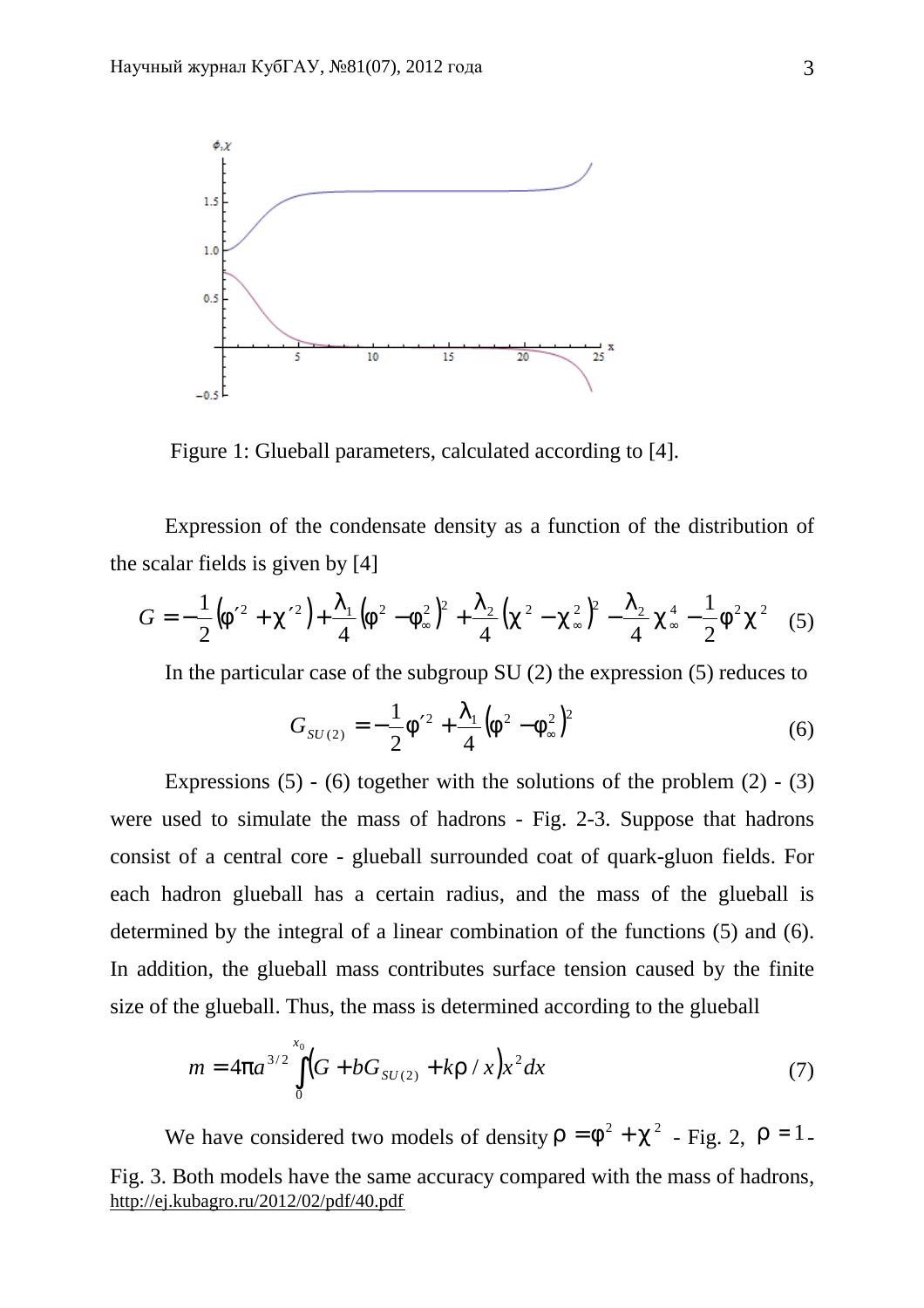which is apparently due to the behavior of functions  $f$ ,  $c$  that remain constant over a wide range of variation of the radial coordinate. In addition, separately studied the functional mass of the SU (2) condensate

$$
m = 4pa^{3/2} \int_{0}^{x_0} \left( G_{SU(2)} + kr / x \right) x^2 dx \tag{8}
$$

Model (7) - (8) has been verified for the entire set of hadrons - Fig. 2-3. Assume that the mass of an individual hadron is proportional to the mass of it glueball therefore have

$$
m_H = Hm \tag{9}
$$

By changing the parameters of the model, we can achieve matching dependencies (7) - (8) with tabular data hadron masses. To solve this problem, we used the built-in Wolfram Mathematica 8 [5] table of elementary particles with the parameters ParticleData ["Hadron", "Mass"]. The table is extracted data sheet, which adds a number of zero-particles - 175 for the model (7) and 100 for the model (8). These data allow us to combine the origin, in which the mass of a hadron and glueball mass is linear as it proposed in Eq. (9). Data for hadrons are normalized to the maximum element -  $mY = 11019$  MeV. Next is fitting the model parameters  $a, b, h, k$  - for the model (7), and  $a, h, k$  for the model (8). The parameters  $I_1 = 0.1; I_2 = 1; f_{\infty} = 1.6171579; C_{\infty} = 1.49273856$  are stored in all the glueball calculations

This resulted in the following values of the model parameters (7):

$$
m_H / m_Y = h m / 4p,
$$
  
\n
$$
r = f^2 + c^2 : a = 0.0003815; b = 1.792; h = 0.3665, k = 0.0237;
$$
  
\n
$$
r = 1: a = 0.0003815; b = 1.792; h = 0.3665; k = 0.061
$$
  
\n(10)

<http://ej.kubagro.ru/2012/02/pdf/40.pdf>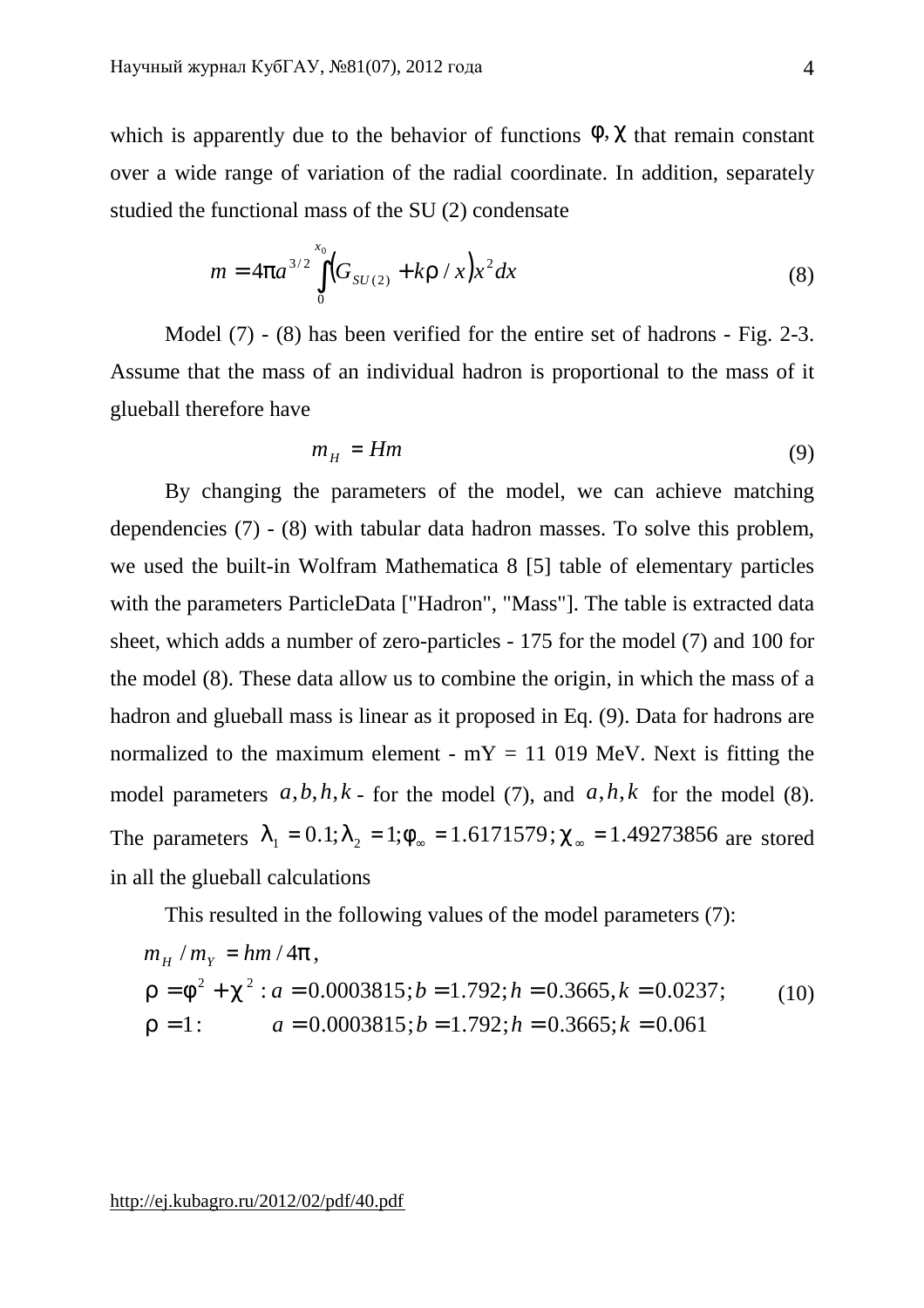

Figure 2: Comparison of the hadron masses with the glueball mass calculated from equations (7) - (8) with  $r = f^2 + c^2$ . Parameters of the model (7):  $a = 0.0003815$ ;  $b = 1.792$ ;  $k = 0.0237$ ;  $h = 0.3665$ . Parameters of the model (8):  $a = 0.000536$ ;  $k = 0.0164$ ;  $h = 0.414$ ;  $mY = 11019$  MeV.

Comparison of hadron masses with glueball mass calculated by the model (7) with data (10) is shown in Fig. 2-3. A satisfactory agreement between the calculated and experimental data begins with mass  $r$  - meson of 775.5 MeV and ends at the mass  *- meson of 4421 MeV. For hadrons smaller and larger mass* the linear model (9) is not satisfied.



Figure 3: Comparison the hadron masses with the mass of glueball calculated from equations (7) - (8) with  $r = 1$ . Parameters of the model (7): a =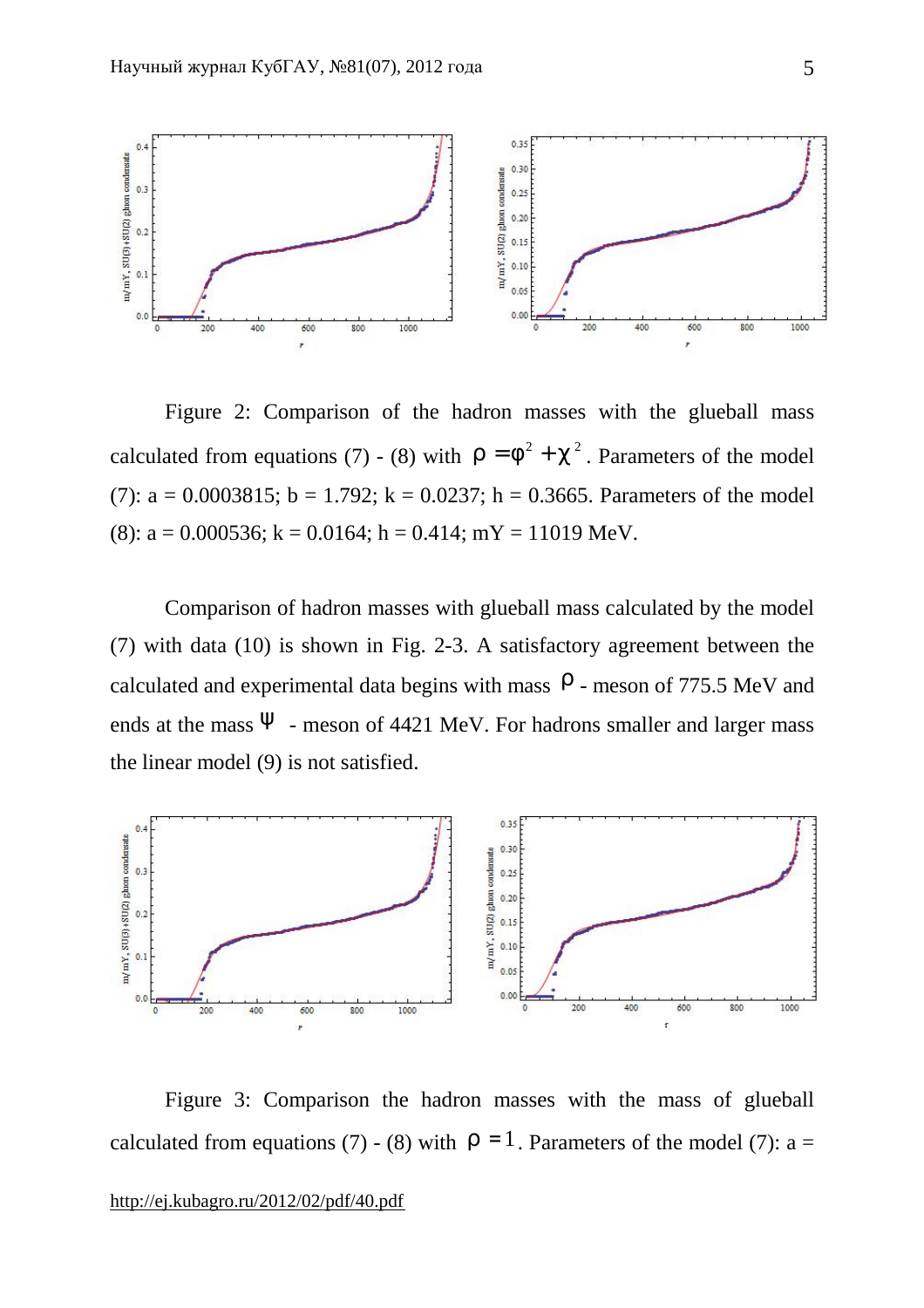0.0003815;  $b = 1.792$ ;  $k = 0.061$ ;  $h = 0.3665$ . Parameters of the model (8):  $a =$ 0.000536;  $k = 0.042$ ;  $h = 0.414$ ;  $mY = 11019$  MeV.

For the model (8) we obtained the following parameters

$$
m_{H} / m_{Y} = h m / 4p,
$$
  
\n
$$
r = f^{2} + c^{2} : a = 0.000536; h = 0.414, k = 0.0164;
$$
  
\n
$$
r = 1: \t a = 0.000536; h = 0.414; k = 0.042
$$
  
\n(11)

Note that the difference in the accuracy of the description of the experimental data between the models (7) and (8) is nominal, but the model (8) contains one less parameter. On the other hand, the difference in density models used to simulate the surface energy is also nominal and limited to a redefinition of the parameter k, while maintaining the values of other parameters of the model, as it follows from the expressions (10) - (11).

Consider the difference between the theoretical curve and the experimental data in the case of SU (2) condensate - Fig. 4. Here we normalize the mass of hadrons on the mass of proton. Data for the deviation from the theoretical curve given in absolute units, show that the contribution of the orbital motion of the quarks in the hadron mass is not more than 0.1 of the proton mass for light particles and a maximum of 0.15 of the proton mass for the heavy particles. Consequently, we can construct a perturbation theory, using as the main solution glueball and a perturbed motion – orbital motion of quarks.

Thus, we have shown that the linear model (9), which relates the mass of hadrons with a mass of the central core - glueball is performed for a large part of the hadrons, whose mass is in the range from 775.5 MeV to 4421 MeV - about 922 particles from a total of 973. This is evidence in favor of a model of the structure of elementary particles, in which, it is assumed that hadrons contain glueball central core and surrounding fields of quarks and gluons.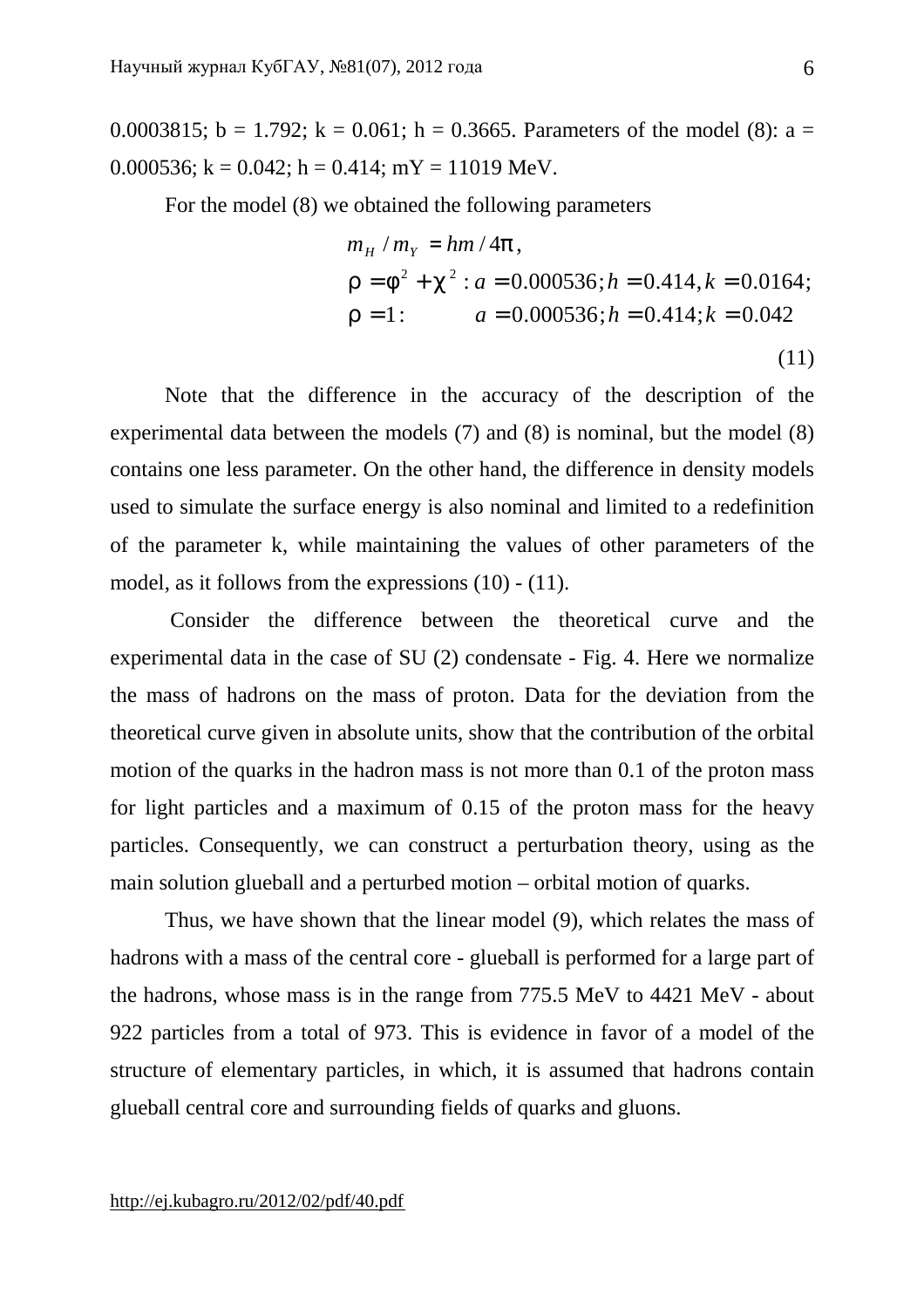

 Figure 4: Deviation of hadron masses from the theoretical curve in the case of SU (2) condensate.

### **Modeling the energy of the excited states of nuclei**

According to modern concepts atomic nuclei consist of nucleons - protons and neutrons, which in turn are composed of quarks interacting via vector gauge bosons - gluons. To model the energy of the excited states of nuclei - Fig. 5-6, the model (7) - (9) and a built-in Wolfram Mathematica 8 [5] table of isotopes and associated parameters are used. For example, data on the left of Fig. 5 table of isotopes invoked as IsotopeData ["Ni58", "ExcitedStateEnergies"].

From the table of isotopes extracted data sheet, which adds a number of null states. These data allow us to combine the origin, in which the energy of the excited state and the glueball mass is linear as it proposed in Eq. (9). The data for the energy of the excited states are normalized to the maximum element. Next is fitting the model parameters  $a, b, h, k$  - for the model (7), and  $a, h, k$  for the model (8).

7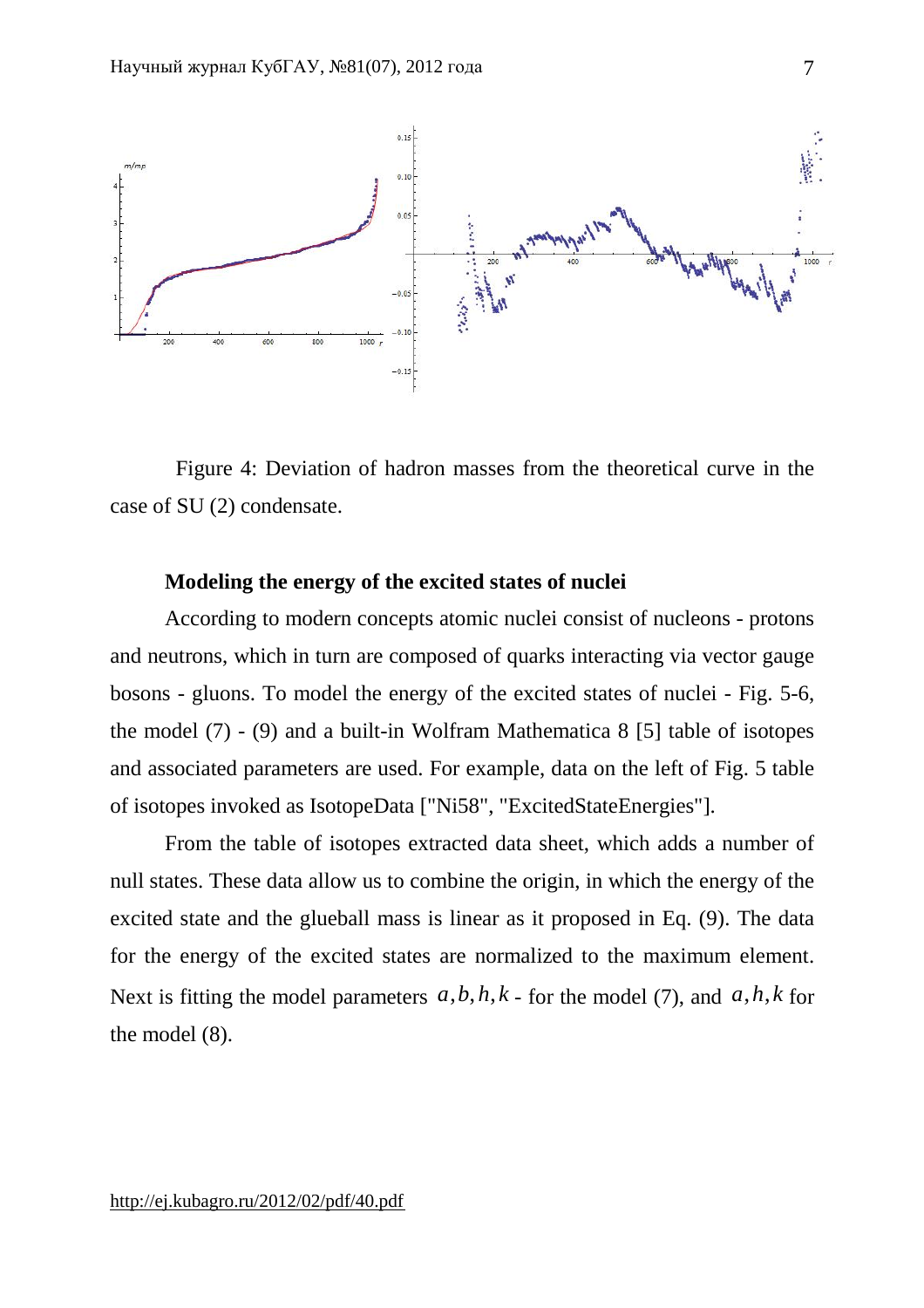

Figure 5: A comparison of the energy of the excited states of isotopes of nickel and glueball energy, calculated from equations (7) - (8) with  $r = f^2 + c^2$ . Parameters of the model (7) for the isotope Ni58: k = 0.01906; h = 0.2698; a = 0.003756; b = 1.94. Parameters of the model (8) for the isotope Ni59:  $a = 0.0068$ ;  $k = 2.09$ ;  $h = 0.3235$ .



Figure 6: A comparison of the energy of the excited states of isotopes of copper and zinc with energy glueball calculated from equation (7) with. Parameters of the model (7) for the isotope Cu64:  $k = 0.0092$ ;  $h = 0.44$ ;  $a =$ 0.01356;  $b = 2.085$ . Parameters of the model (7) for the isotope Zn65:  $a =$ 0.02168;  $b = 1.962$ ;  $k = 0.00984$ ;  $h = 0.44$ .

<http://ej.kubagro.ru/2012/02/pdf/40.pdf> For each isotope chosen own settings, that indicating there is an individual scenario glueball in each case. For example, for the isotope Ni59 surface tension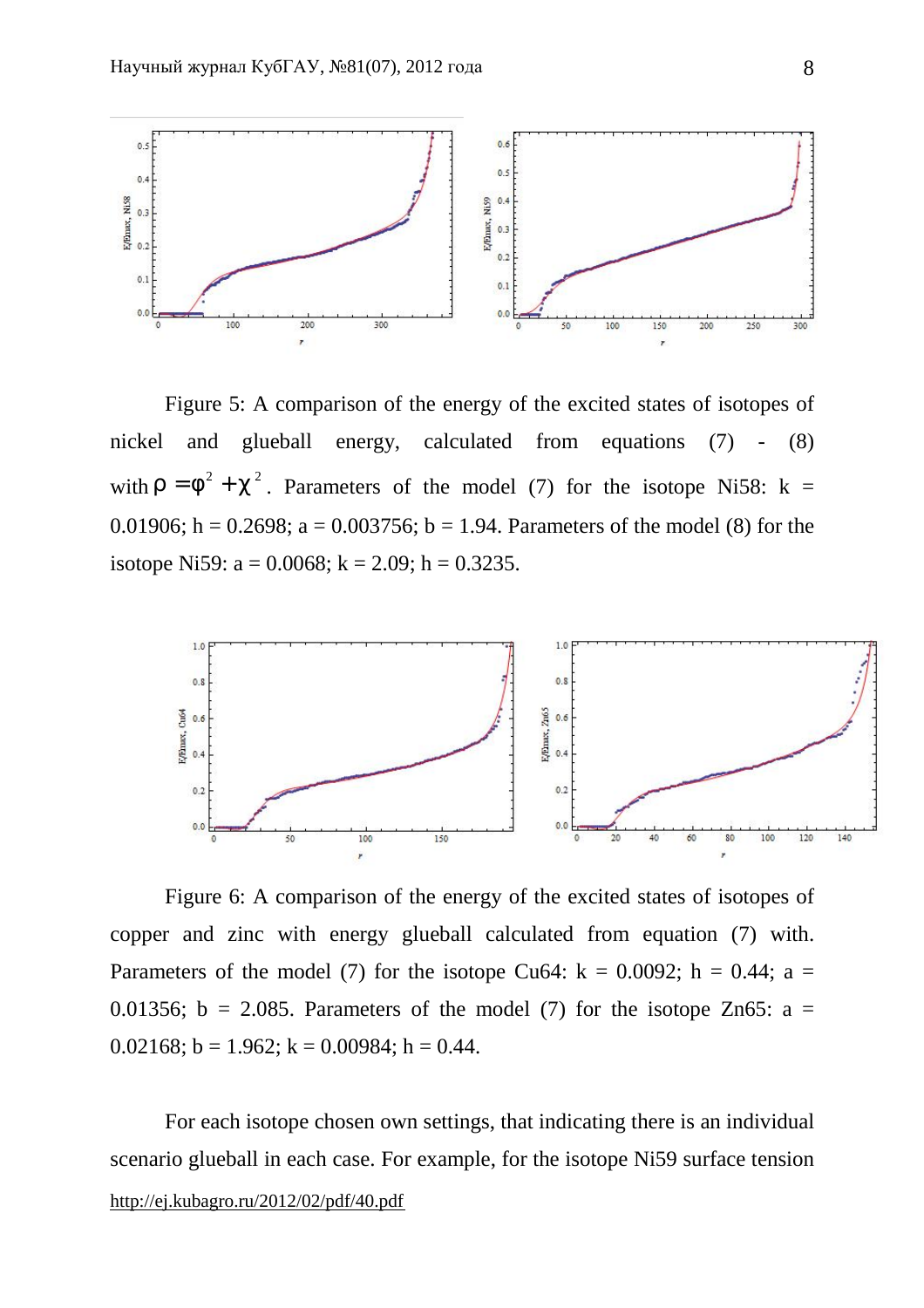parameter is not used in the form  $k / x$ , as for isotope Ni58, but in the form  $k / x$ , which is apparently due to the influence of angular momentum, which is not considered in the model (1).

Thus, we have shown that the linear model (9), which relates the mass of hadrons with a mass of the central core - glueball, also applies to the excited states of nuclei. In this case the glueball, apparently, should be considered as a bubble, formed in the quantum condensed due to nucleus excitation, just like pores are formed in the solid state and cavitation bubbles in a liquid under tension.

To model the linear stage of the glueball excitation in atomic nuclei one can use, for example, the first equation (1), supplemented by terms that take into account the oscillations of the bubble. Such a model of the quantum harmonic oscillator is widely used in the modeling of nuclear shells [6-7]. In [8-9] for the nuclear shell model used a scalar wave equation in the five-dimensional space, which in a 4-dimensional space is reduced to the first equation (1). In this sense, the model [3-4] (and the model excited states of nuclei developed above) is an obvious non-linear generalization of linear shell model, consistent with the structure of hadrons.

Finally, we note that the glueball is apparently the only one of the possible forms of the organization of hadronic matter, though, for example, Feynman [10] considered it as hadronic "bubbles" and even introduced a special symbol of hadron on Feynman diagrams in the form of bubble. Another possible form is a drop of a Fermi liquid, around which the nucleons in nuclei are concentrated, filling the shell [11]. It is possible that there is a third form, when a drop of quantum liquids is formed as a mixture of two Bose-Einstein condensates [12]. In all these cases in a quantum field there is a central body - bubble or drop, around which is organized the orbital motion of the quarks (in the case of hadrons) or nucleons in atomic nuclei.